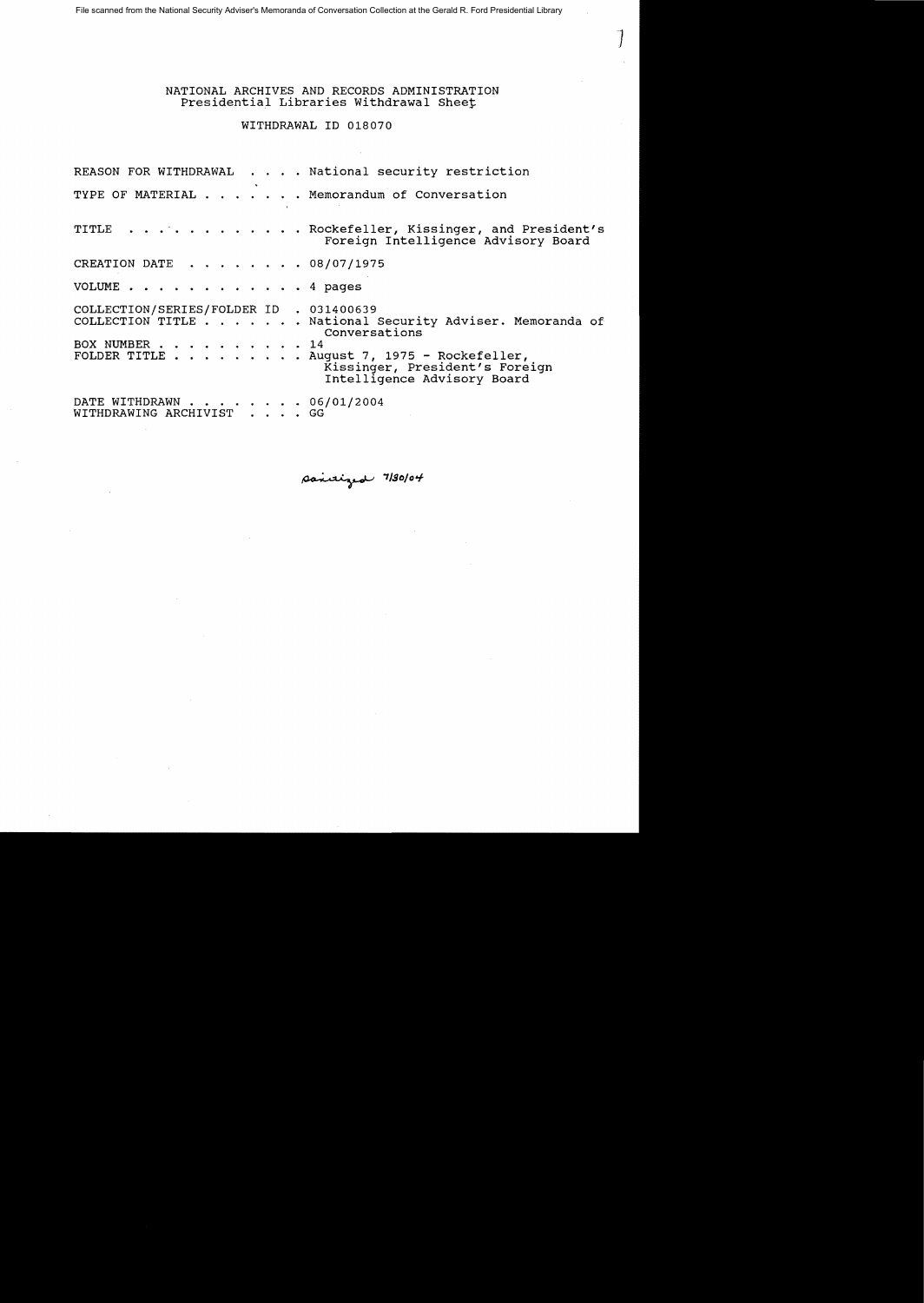**MEMORANDUM** 

#### THE WHITE HOl'SE

WASHINGTON.

## <del>TOP SEGRET</del>/NODIS/XGDS

**EXECLASSIFIED . E.O. 12958 Sec. 1.6** WIth PORTIONS EXEMPTED £.0.12958 Sec. 1.5 *(Co)*   $\omega$ tate dept. hennew  $s$ 10/04 *m&i!l-7"-'i'* CI'i...tt;- *71.\$91'1* <sup>I</sup>

## MEMORANDUM OF CONVERSATION **\*\*\*** dal **nama Deta** *4/38/05*

PARTICIPANTS: Vice President Rockefeller

Dr. Henry A. Kissinger, Secretary of State and Assistant to the President for National Security Affairs

Lt. General Brent Scowcroft, Deputy Assistant to the President for National Security Affairs President's Foreign Intelligence Advisory Board

Members (see attached list)

DATE AND TIME: August 7, 1975; 1:00 p. m. (luncheon)

PLACE: Department of State

Anderson: Did you talk to Costa Gomes?

Kissinger: I did, but it's a waste of time. It's a sign of weakness for us to go to the Soviets. Their contribution is relatively minor and if we can't counter the money they're putting in, we are in bad shape.

If we had done in Portugal what we did in Chile we would come out the same way.

Gray: But what can we do?

Kissinger: Support the moderate parties, try 'to get newspapers going outside Communist control.

Cherne: How about giving arms to the Socialists?

Kissinger: We have almost no information

Anderson:

Foster: Would we have any European support?

';op SECRET/NODIS/XGDS

CLASSIFIED EY HENRY A. KISSINGER EXEMPT FROM GENERAL DECLASSIFICATION SCHEDULE OF ETPOUTIVE ORDER 11652<br>EXEMPTION CATEGORY 5 (b) (3) EXEMPTION CATEGORY\_ AUTOMATICALLY DECLASSIFIED ON  $\operatorname{\mathsf{Imp.}}$  to Det.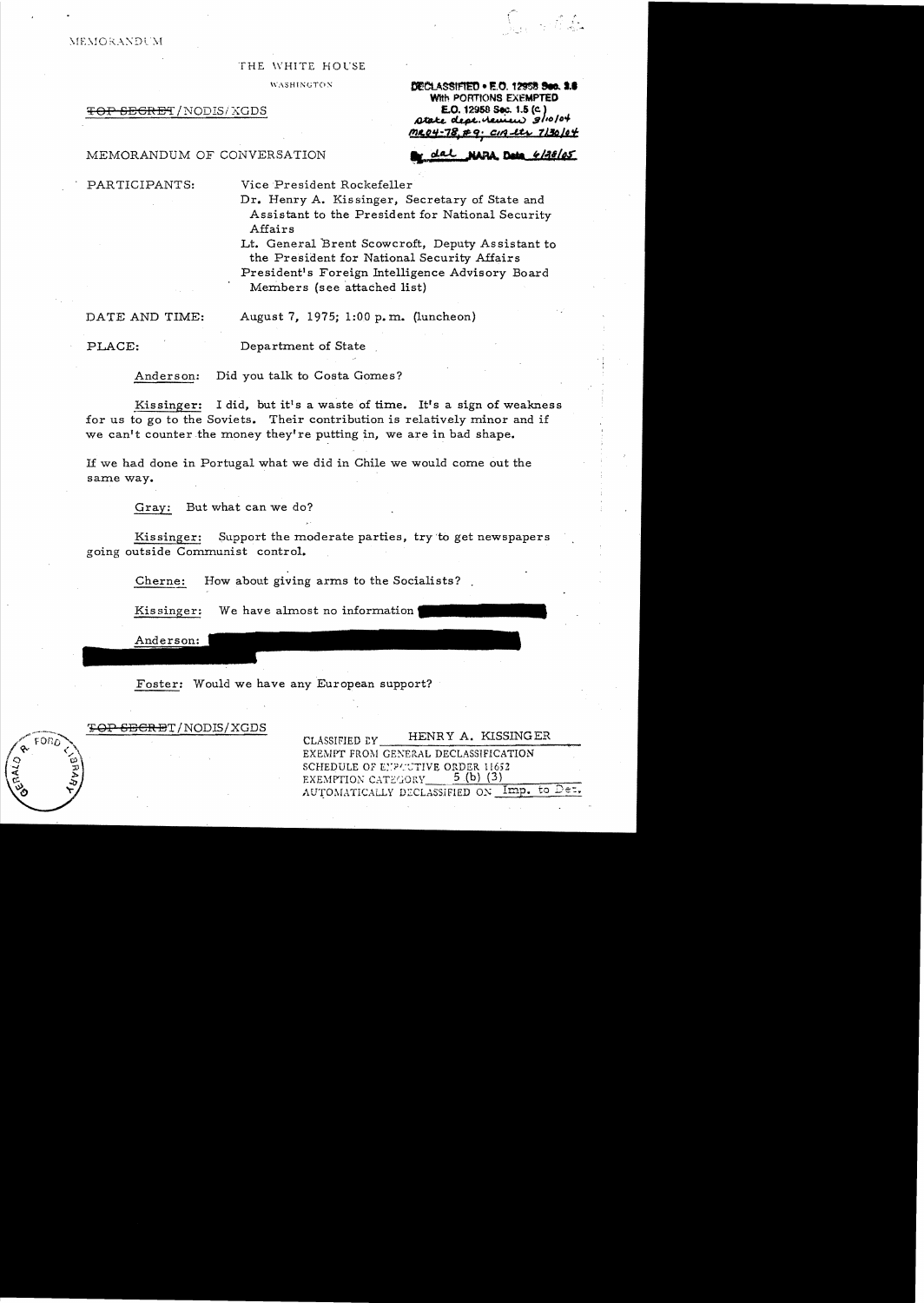# $\overline{FOP}$  SECRET/NODIS/XGDS 2

Kis singer: The Brits, the French, and lately the Germans. The Socialist parties are doing a little.

The armed forces are very primitive in their political thought. They have been 20 years in Africa. Take Angola. If we let Angola go, it will be apparent that it doesn't pay to side with the United States. Having the Chinese involved doesn't help. In areas contiguous to the Soviet Union they are anti-Soviet; in other areas they are anti-U. S. Here we are taking some risks.

Foster: Where are we in SALT? What flexibility? Where are we going?

Kissinger: On verification they have accepted our position. They are willing to define missile size and they agree to limits on silo dimension. The big hang-ups are on Cruise Missiles and Backfire.

It is not obvious why the B-1 should have Cruise Missiles.

Foster: The B-1 with Cruise Missiles does make sense because if you can keep them close to the ground·it does complicate the defense.

Kissinger: But Cruise Missiles would give us about 11,000 free warheads.

Foster: That is a negotiating problem.

Kissinger: Of course they want Backfire free, which is equally absurd.

Foster: Backfire is part of the noise level. I would give it to them.

How about mobiles?

Kissinger: They are willing to ban them, and DOD doesn't want to.

Cherne: Why?

Kissinger: I don't know their motives -- only that they offered.

## <del>TOP 3ECRET</del>/NODIS/XGDS

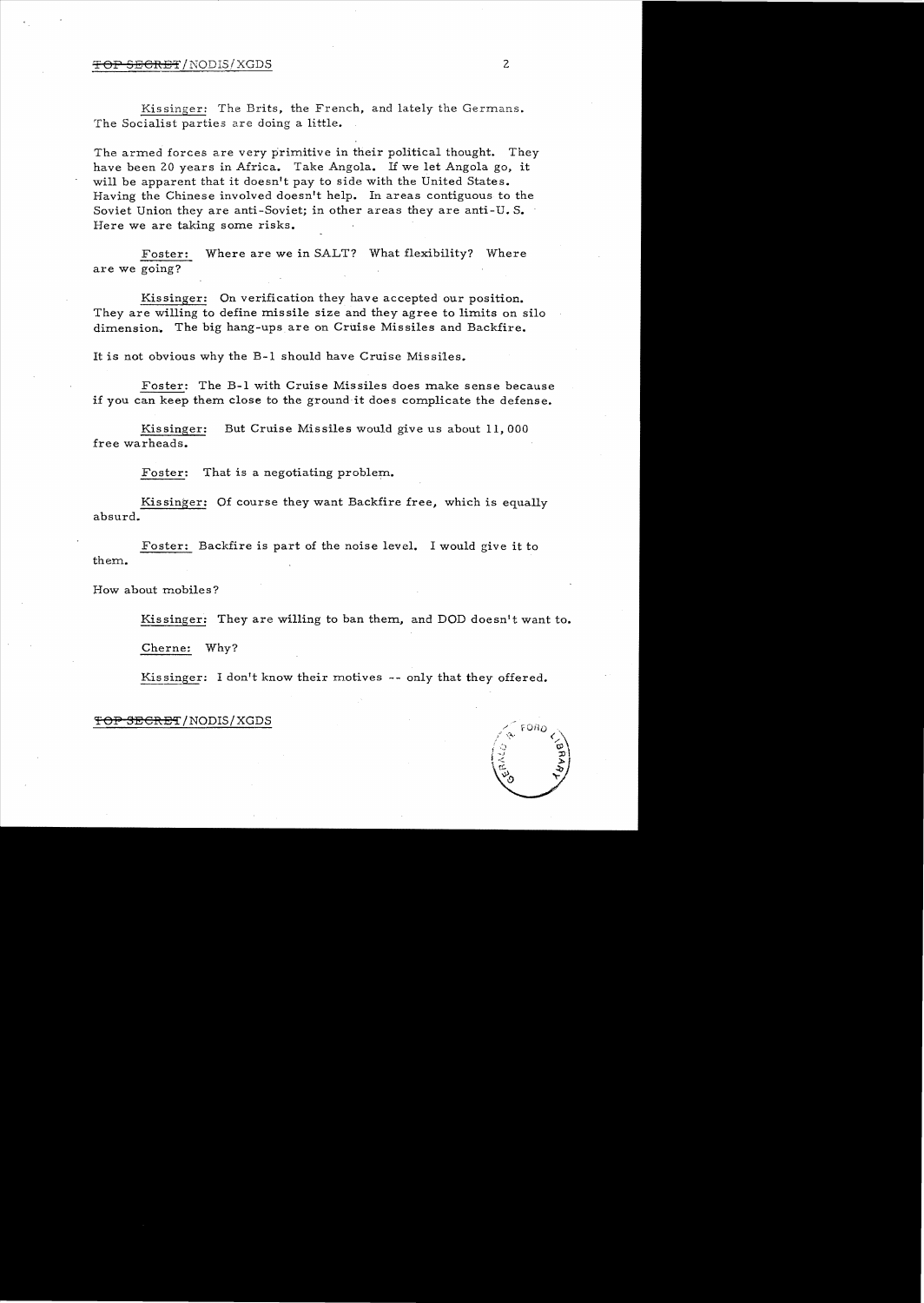#### TOP SECRET/NODIS/XGDS 3

I think it's better, from the verification aspect, to ban rather than count mobiles.

For actual diplomatic employment, strategic forces -- the Minuteman -are worthless. We move divisions, aircraft carriers, and B-52's to some effect in a crisis.

Teller: I am not sure about your comment that there is a peace movement coming up and we can!t sustain the momentum of a race. I think we should move now to fill the gap.

Kissinger: I don't disagree. But we have swung between intransigence and acquiescence. What we need is a policy we can sustain over the years. We need a policy so that if we get into a crisis the American people will know we have done everything possible. Then we can be tougher in a crisis.

[There was a short SlOP discussion.]

Foster: On SALT, the numbers are not so important. What worries me is the 1000 Minuteman which are targetable. That is .destabilizing. Aren't we better off having the highest proportion possible non-targetable?

Kissinger: We haven't accepted the Soviet proposal. We don't know for sure what they are up to.

Anderson: For two years we have disagreed with the strategic' NIE..

Kissinger: The most useful thing you can tell the President is what is wrong with the NIE and how it can be remedied. How to remedy the process and the situation which exists.

Anderson: We also want to talk about Baker's concern.

Kissinger: Where is the hang-up?

Baker:

Kis singer: Why don't we force them?

 $S$ EGRET/NODIS/XGDS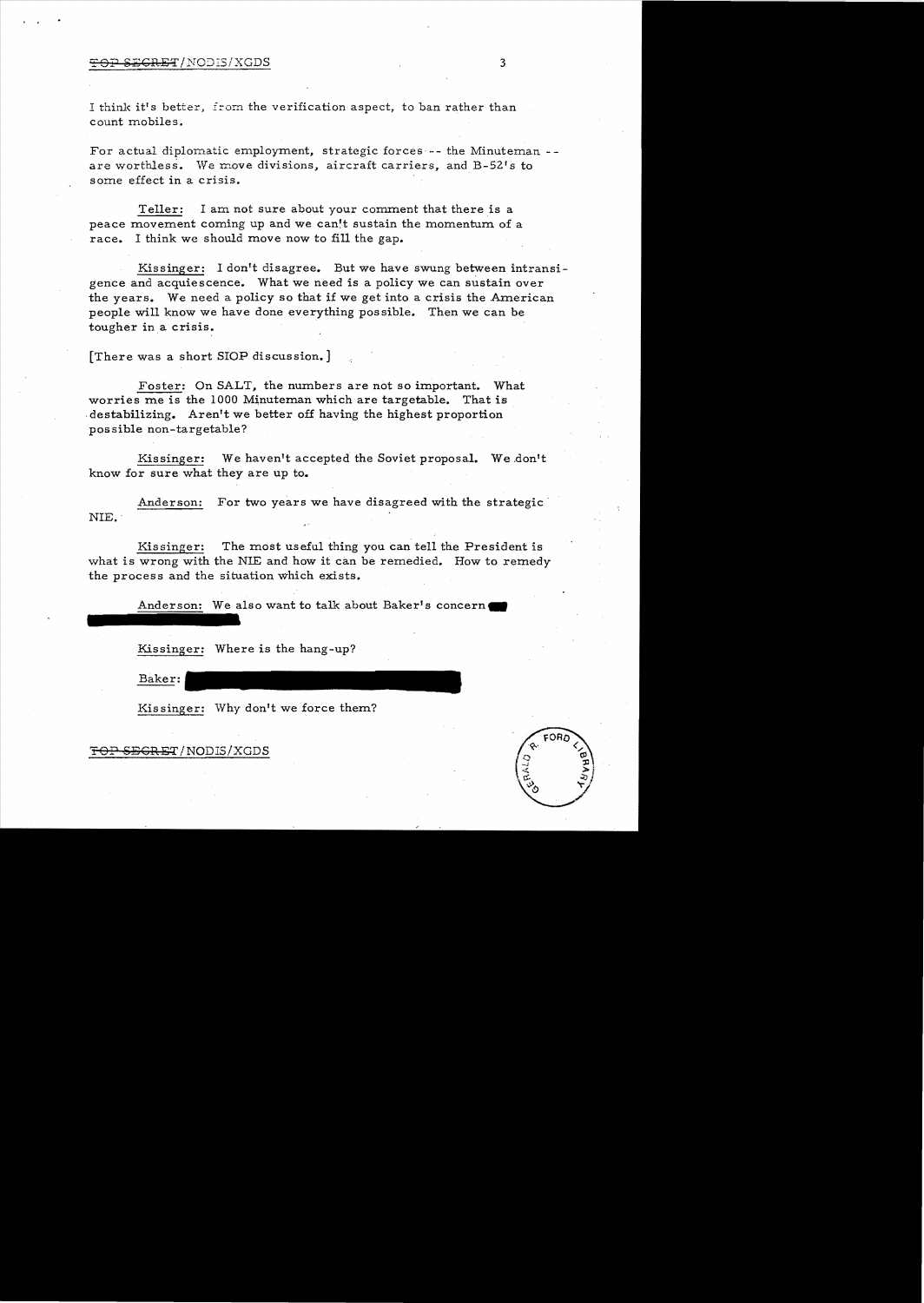-'fOP 8EGRE'T /NODIS/XGDS 4

| Baker: It's not so simple.               |  |
|------------------------------------------|--|
| $\mathbf{x}$<br>[Discussion about grain] |  |
| Baker:                                   |  |
| Kissinger:                               |  |

We now have a corner on the grain market, if we control it. We have the Soviets right where we want them, if we use it.

| Foster: |                                                             |  |  |
|---------|-------------------------------------------------------------|--|--|
|         | Baker: It's not that easy, though we are developing a plan. |  |  |

TOP SEGRET/NODIS/XGDS



. , i